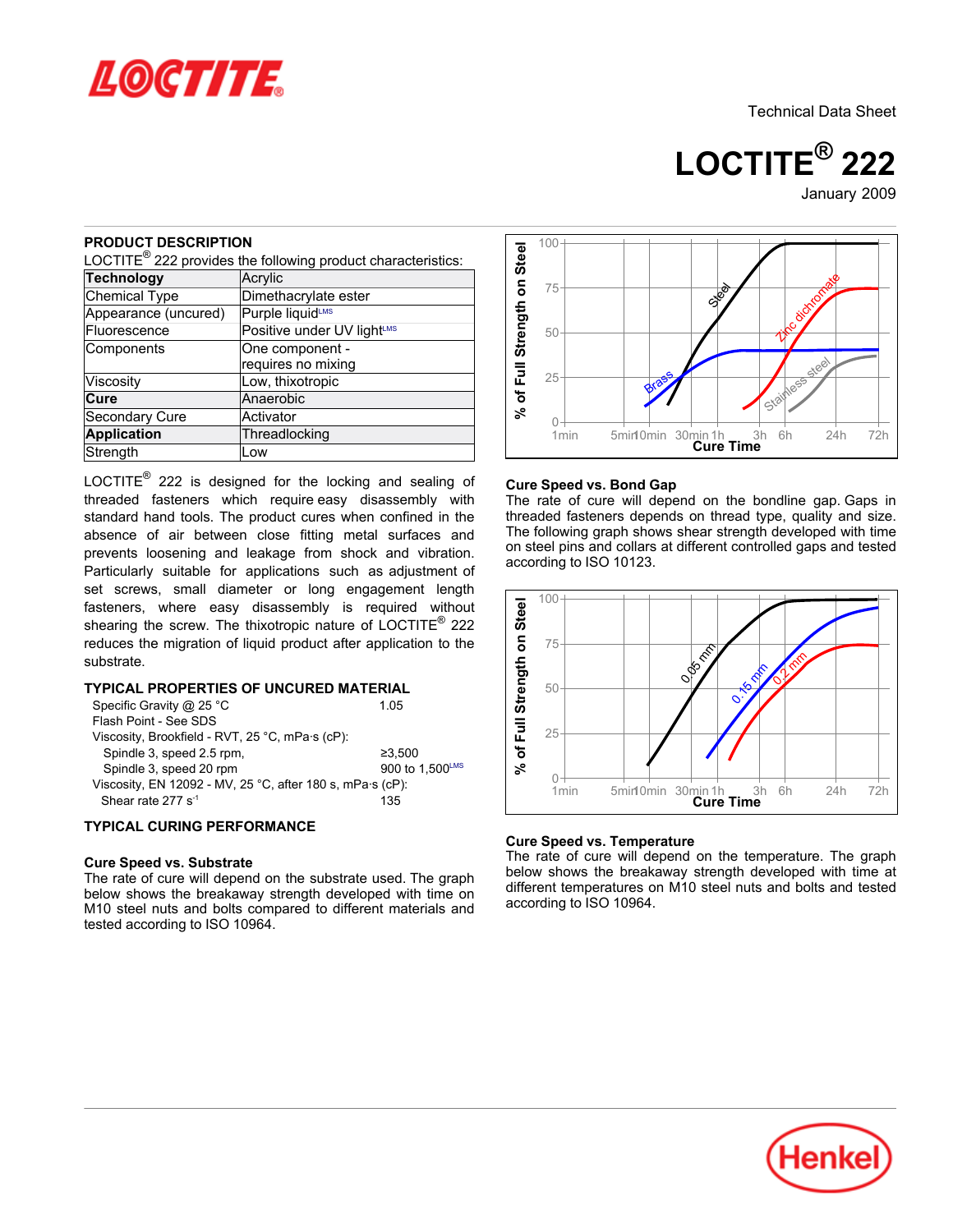

|                                                       | $(lb.in.)$ (50)                  |                                     |  |  |
|-------------------------------------------------------|----------------------------------|-------------------------------------|--|--|
| Prevail Torque, ISO 10964:                            |                                  |                                     |  |  |
| M <sub>10</sub> steel nuts and bolts                  | $N \cdot m$ 4<br>$(lb.in.)$ (35) |                                     |  |  |
| Breakloose Torque, ISO 10964, Pre-torqued to 5 N·m:   |                                  |                                     |  |  |
| M <sub>10</sub> steel nuts and bolts                  | N⋅m<br>$(lb.in.)$ (120)          | 14                                  |  |  |
| Max. Prevail Torque, ISO 10964, Pre-torqued to 5 N·m: |                                  |                                     |  |  |
| M <sub>10</sub> steel nuts and bolts                  | N·m<br>$(lb.in.)$ (120)          | 14                                  |  |  |
| Compressive Shear Strength, ISO 10123:                |                                  |                                     |  |  |
| Steel pins and collars                                | N/mm²<br>(psi)                   | $\geq$ 2.5 <sup>LMS</sup><br>(≥360) |  |  |

## **TYPICAL ENVIRONMENTAL RESISTANCE**

Cured for 1 week @ 22 °C

Breakloose Torque, ISO 10964, Pre-torqued to 5 N·m: M10 zinc phosphate steel nuts and bolts



#### **Heat Aging**

Aged at temperature indicated and tested @ 22 °C



#### **Chemical/Solvent Resistance**

Aged under conditions indicated and tested @ 22 °C.

|                         |     | % of initial strength |       |        |       |
|-------------------------|-----|-----------------------|-------|--------|-------|
| Environment             | °C  | 100 h                 | 500 h | 1000 h | 5000h |
| Motor oil (MIL-L-46152) | 125 | 100                   | 95    | 90     | 85    |
| Leaded Petrol           | 22  | 95                    | 95    | 95     | 95    |

# **Cure Speed vs. Activator**

Where cure speed is unacceptably long, or large gaps are present, applying activator to the surface will improve cure speed. The graph below shows the breakaway strength developed with time on M10 zinc dichromate steel nuts and bolts using Activator 7471™ and 7649™ and tested according to ISO 10964.



# **TYPICAL PROPERTIES OF CURED MATERIAL**

| <b>Physical Properties:</b>                    |                     |
|------------------------------------------------|---------------------|
| Coefficient of Thermal Expansion,              | $80 \times 10^{-6}$ |
| ISO 11359-2. K <sup>-1</sup>                   |                     |
| Coefficient of Thermal Conductivity, ISO 8302, | 0 1                 |
| $W/(m \cdot K)$                                |                     |
| Specific Heat, kJ/(kg·K)                       | 0.3                 |
|                                                |                     |

## **TYPICAL PERFORMANCE OF CURED MATERIAL Adhesive Properties**

After 24 hours @ 22 °C Breakaway Torque, ISO 10964: M10 steel nuts and bolts N·m 6

Henkel Europe +49.89.320800.1800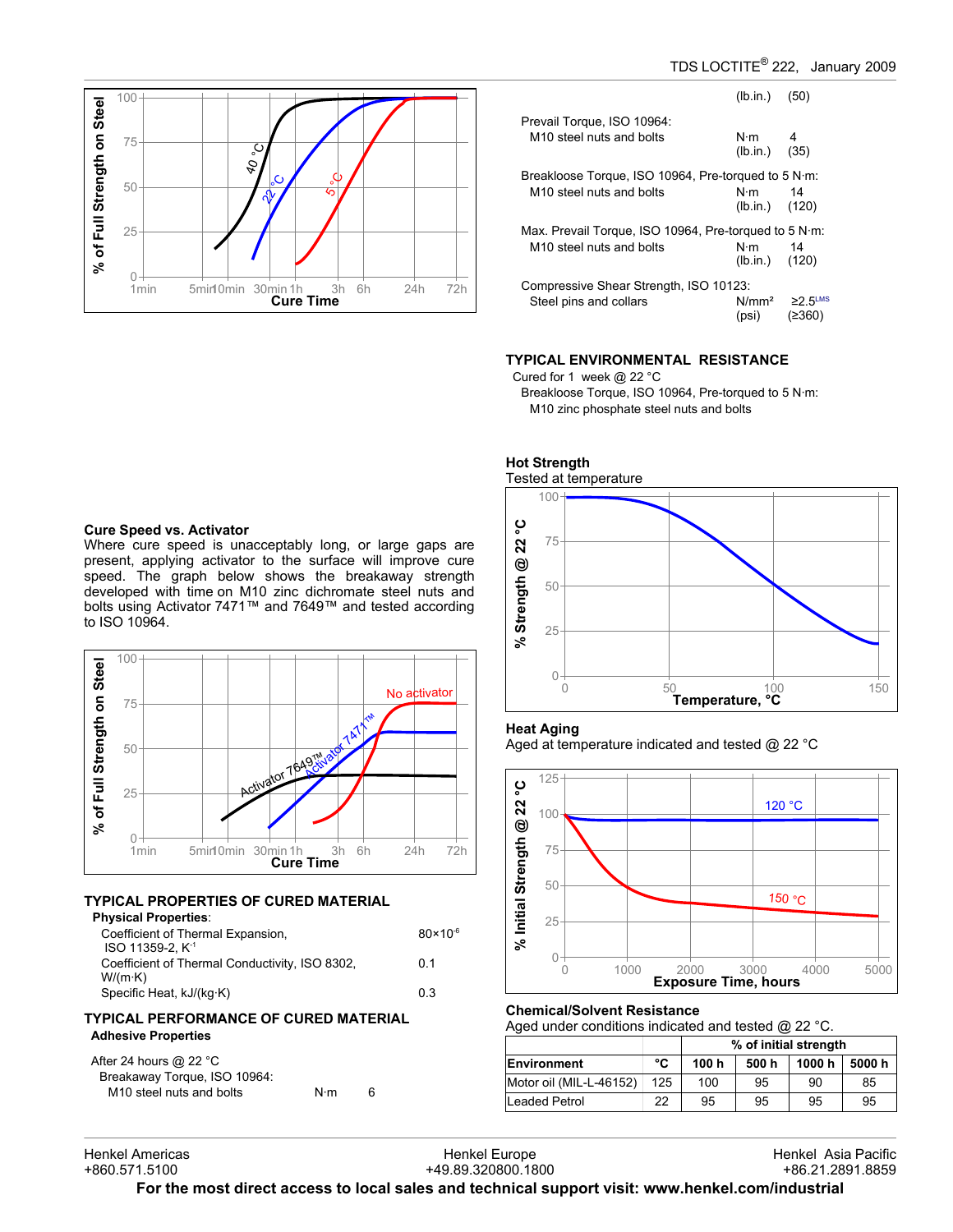| Brake fluid        | 22 | 95  | 95 | 95 | 90 |
|--------------------|----|-----|----|----|----|
| Water/glycol 50/50 | 87 | 80  | 80 | 80 | 80 |
| Acetone            | 22 | 100 | 90 | 90 | 90 |
| Ethanol            | 22 | 95  | 95 | 90 | 90 |

## **GENERAL INFORMATION**

**This product is not recommended for use in pure oxygen and/or oxygen rich systems and should not be selected as a sealant for chlorine or other strong oxidizing materials.**

**For safe handling information on this product, consult the Safety Data Sheet (SDS).**

Where aqueous washing systems are used to clean the surfaces before bonding, it is important to check for compatibility of the washing solution with the adhesive. In some cases these aqueous washes can affect the cure and performance of the adhesive.

This product is not normally recommended for use on plastics (particularly thermoplastic materials where stress cracking of the plastic could result). Users are recommended to confirm compatibility of the product with such substrates.

# **Directions for use:**

# **For Assembly**

- 1. For best results, clean all surfaces (external and internal) with a LOCTITE $^{\circledR}$  cleaning solvent and allow to dry.
- 2. If the material is an inactive metal or the cure speed is too slow, spray all threads with and allow to dry.
- 3. Shake the product thoroughly before use.
- 4. To prevent the product from clogging in the nozzle, do not allow the tip to touch metal surfaces during application.
- 5. **For Thru Holes**, apply several drops of the product onto the bolt at the nut engagement area.
- 6. **For Blind Holes**, apply several drops of the product down the internal threads to the bottom of the hole.
- 7. Assemble and tighten as required.
- 8. **For Sealing Applications**, apply a 360° bead of product to the leading threads of the male fitting, leaving the first thread free. Force the material into the threads to thouroughly fill the voids. For bigger threads and voids, adjust product amount accordingly and apply a 360° bead of product on the female threads also.

#### **For Disassembly**

- 1. Remove with standard hand tools.
- 2. In rare instances where hand tools do not work because of excessive engagement length, apply localized heat to nut or bolt to approximately 250 °C. Disassemble while hot.

# **For Cleanup**

1. Cured product can be removed with a combination of soaking in a Loctite solvent and mechanical abrasion such as a wire brush.

## **Loctite Material SpecificationLMS**

LMS dated May 18, 1999. Test reports for each batch are available for the indicated properties. LMS test reports include selected QC test parameters considered appropriate to specifications for customer use. Additionally, comprehensive controls are in place to assure product quality and consistency. Special customer specification requirements may be coordinated through Henkel Quality.

#### **Storage**

Store product in the unopened container in a dry location. Storage information may be indicated on the product container labeling.

**Optimal Storage: 8 °C to 21 °C. Storage below 8 °C or greater than 28 °C can adversely affect product properties**. Material removed from containers may be contaminated during use. Do not return product to the original container. Henkel Corporation cannot assume responsibility for product which has been contaminated or stored under conditions other than those previously indicated. If additional information is required, please contact your local Technical Service Center or Customer Service Representative.

#### **Conversions**

 $(^{\circ}C$  x 1.8) + 32 =  $^{\circ}F$ kV/mm x 25.4 = V/mil  $mm / 25.4 = inches$  $\mu$ m / 25.4 = mil  $N \times 0.225 = lb$ N/mm  $x$  5.71 = lb/in  $N/mm<sup>2</sup>$  x 145 = psi MPa  $x$  145 = psi  $N·m \times 8.851 = lb·in$  $N·m \times 0.738 = lb·ft$  $N·mm \times 0.142 = oz·in$  $mPa·s = cP$ 

#### **Note:**

The information provided in this Technical Data Sheet (TDS) including the recommendations for use and application of the product are based on our knowledge and experience of the product as at the date of this TDS. The product can have a variety of different applications as well as differing application and working conditions in your environment that are beyond our control. Henkel is, therefore, not liable for the suitability of our product for the production processes and conditions in respect of which you use them, as well as the intended applications and results. We strongly recommend that you carry out your own prior trials to confirm such suitability of our product.

Any liability in respect of the information in the Technical Data Sheet or any other written or oral recommendation(s) regarding the concerned product is excluded, except if otherwise explicitly agreed and except in relation to death or personal injury caused by our negligence and any liability under any applicable mandatory product liability law.

**In case products are delivered by Henkel Belgium NV, Henkel Electronic Materials NV, Henkel Nederland BV, Henkel Technologies France SAS and Henkel France SA please additionally note the following:** 

In case Henkel would be nevertheless held liable, on whatever legal ground, Henkel's liability will in no event exceed the amount of the concerned delivery.

#### **In case products are delivered by Henkel Colombiana, S.A.S. the following disclaimer is applicable:**

The information provided in this Technical Data Sheet (TDS) including the recommendations for use and application of the product are based on our knowledge and experience of the product as at the date of this TDS. Henkel is, therefore, not liable for the suitability of our product for the production processes and conditions in respect of which you use them, as well as the intended applications and results. We strongly recommend that you carry out your own prior trials to confirm such suitability of our product.

Any liability in respect of the information in the Technical Data Sheet or

Henkel Europe +49.89.320800.1800